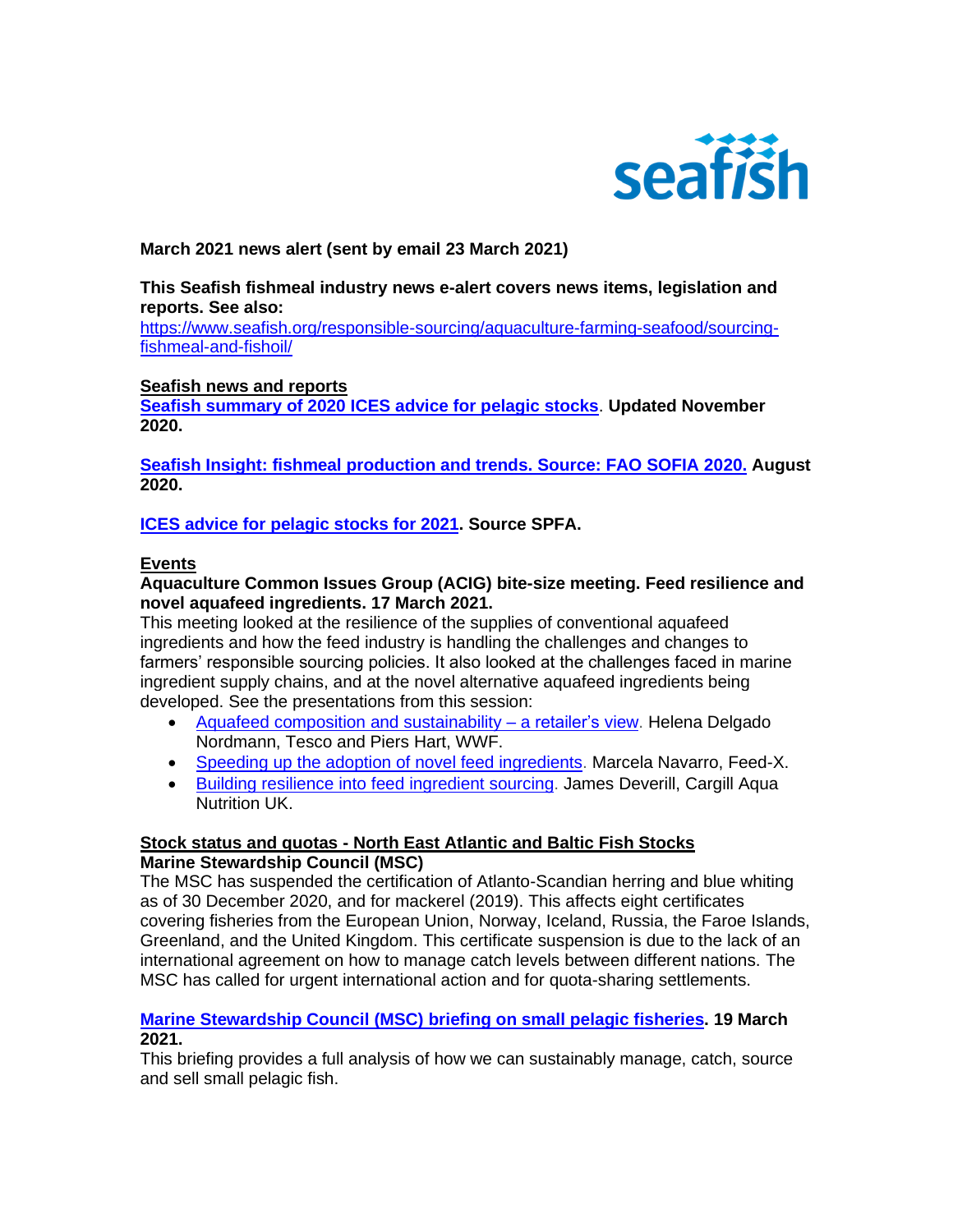March 2021 fishmeal news alert issued 23 March 2021.

### **[MSC webinar. Safeguarding the fish that feed other fish. Webinar recording.](https://www.msc.org/species/small-pelagic-fish/safeguarding-the-fish-that-feed-other-fish) 17 March 2021.**

This event launched the MSC briefing above. This features live discussion with experts from Cargill, Veramaris, Tesco and the MSC.

### **EU – [Norway deal allows for unlimited access to blue whiting in Irish waters.](https://thefishingdaily.com/latest-news/eu-norway-deal-allows-for-unlimited-access-to-blue-whiting-in-irish-waters/) 18 March 2021.**

The EU and Norway have agreed a deal which will allow Norwegian pelagic boats unlimited fishing access for blue whiting in Irish waters. The deal was signed as part of the EU – Norway bilateral deal which saw Norway exchange a blue whiting quota of 37,500 tonnes from the EU. In turn it has gained access to fish the Norwegian blue whiting quota in Irish waters, without any area restrictions.

# **[EU, Norway and the United Kingdom conclude key fisheries arrangements on](https://ec.europa.eu/commission/presscorner/detail/en/IP_21_1206)  [North Sea.](https://ec.europa.eu/commission/presscorner/detail/en/IP_21_1206) 16 March 2021.**

The UK has reached agreement with Norway and the European Union on catch limits in 2021 for six jointly-managed fish stocks in the North Sea. For pelagic stocks the EU will have access to catch its quota of Norwegian Spring spawning herring in Norwegian waters, while in the case of blue whiting there will be reciprocal access to waters of the other party to catch up to 141,648 tonnes. The other main pillar of this arrangement covers quota exchanges of major economic interest to both sides, including 10,274 tonnes of Arctic cod for the EU and 37,500 tonnes of blue whiting (see above) for Norway, among many others.

# **Stock Status and Quotas – Atlantic and South America**

Peru divides its anchovy fishing areas into two regions – south and north-central – with different capture limits and seasons set for each one. The north-central is Peru's main fishing region, with capture measuring roughly six times that of the south region.

### **[Peru raises start flag on southern zone's first anchovy season of 2021.](https://www.undercurrentnews.com/2021/03/05/peru-raises-start-flag-on-southern-zones-first-anchovy-season-of-2021/) 5 March 2021.**

The country's production ministry (Produce), has set a total allowable catch (TAC) for the first 2021 season at 409,000 metric tons. The fishing season in this area is set to finish by 30 June at the latest.

# **[Peru closes second anchovy season at 88%](https://www.seafoodsource.com/news/supply-trade/peru-closes-second-anchovy-season-at-88-percent-of-quota) of quota**. 27 **January 2021.**

Peru's Ministry of Production (PRODUCE) called a close to the second season of anchovy fishing in the North-Central zone, with 2.44 (88%) of the 2.78 million-metric-ton (MT) quota filled. The season launched on 12 November 2020. The 2021 anchovy quota is likely to be around 5m metric tons, in line with 2020.

# **Reports, studies and resources**

# **[Microplastics warning sounded for aquafeeds.](https://www.sciencedirect.com/science/article/abs/pii/S0044848620340229?via%3Dihub) 1 March 2021.**

Researchers have found plastics-contaminated samples in fishmeal. Samples from 26 different fishmeal products, from 11 countries on four continents and Antarctica were collected. A wide range of plastics content was found.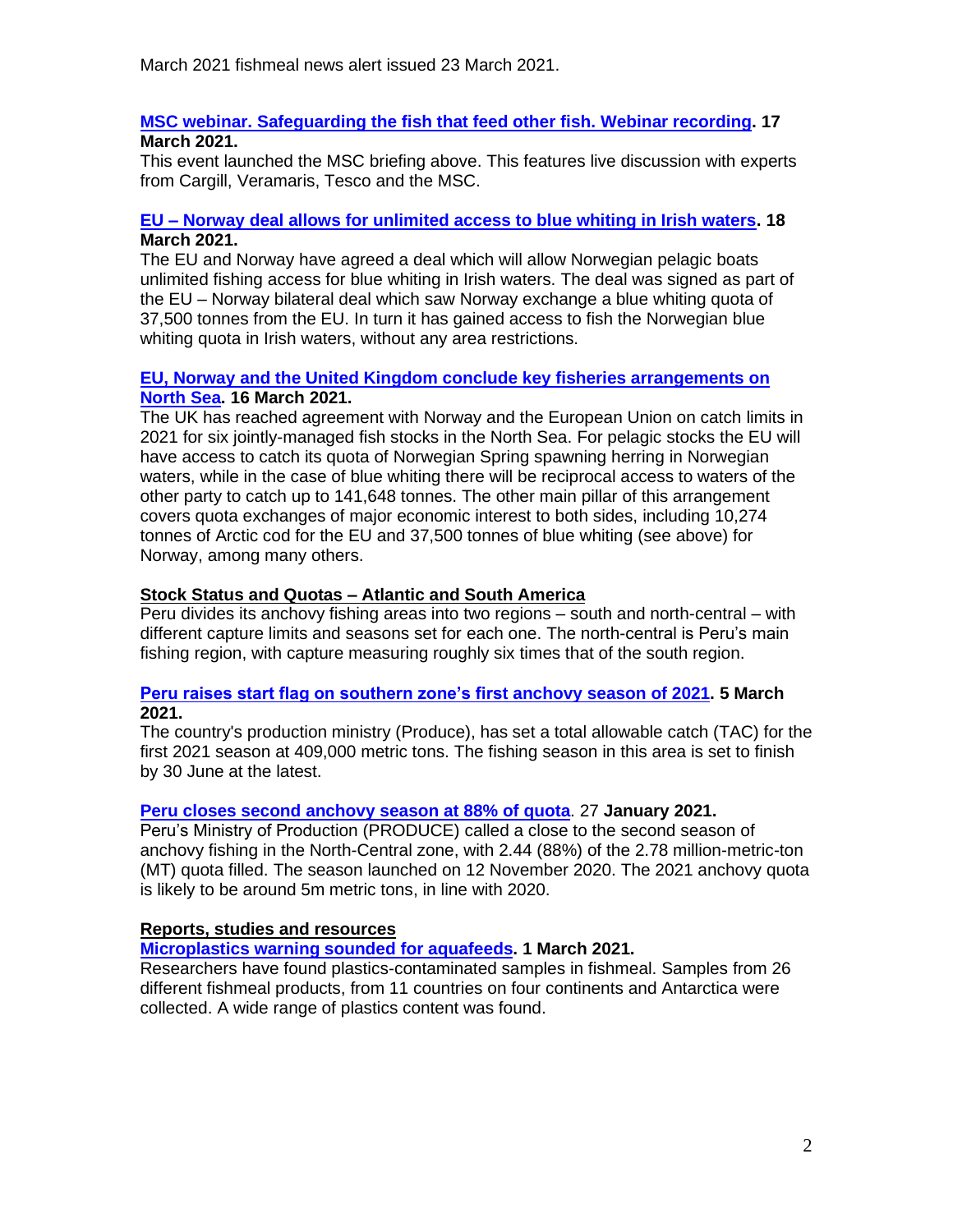### **[Report claims salmon farming costing economies, society, and the environment](https://www.seafoodsource.com/news/environment-sustainability/report-claims-salmon-farming-costing-economies-society-and-the-environment-billions)  [billions.](https://www.seafoodsource.com/news/environment-sustainability/report-claims-salmon-farming-costing-economies-society-and-the-environment-billions) 11 February 2021.**

The [Dead Loss](https://www.justeconomics.co.uk/health-and-well-being/dead-loss) report, commissioned by the Changing Markets Foundation, calculates the cumulative costs to economies, society, and the environment resulting from the negative impacts of salmon farming at almost USD 50 billion (EUR 41.2 billion).

# **[Salmon producer questions "core agenda" of \\$50 billion "hidden cost" report.](https://thefishsite.com/articles/salmon-producer-questions-core-agenda-of-50-billion-hidden-cost-report) 11 February 2021.**

Representatives of the aquaculture sector have questioned the "core agenda" of the Dead Loss report, that the short-term pursuit of profits by salmon producers is creating significant unaccounted environmental and social costs, including growing mortality rates, damage to local ecosystems, pressure on wild fish stocks and poor fish welfare.

# **[New study finds Scottish pelagic fisheries have low carbon footprint.](https://fishfocus.co.uk/new-study-finds-scottish/) February 2021.**

The PHD study 'The environmental impacts of pelagic fish caught by Scottish vessels' by Frances Sandison found that Scottish caught pelagic fish such as herring and mackerel have a low carbon footprint compared to other types of food production including UK farmed salmon and Norwegian caught cod and haddock.

# **[Study into marine by-products traceability.](https://www.worldfishing.net/news101/industry-news/study-into-marine-by-products-traceability) 25 January 2021.**

HSSMI and MarinTrust have begun a three-month feasibility study, funded by the UK Seafood Innovation Fund's Centre for Environment, Fisheries and Aquaculture Science (CEFAS). The SeaTrace project aims to define a traceability system for the UK marine by-products industry.

# **[IFFO's analysis on marine ingredient market trends.](https://www.iffo.com/iffos-analysis-market-trends-increased-fishmeal-production-2020-respect-2019) January-December 2020**

Total cumulative fishmeal production in 2020 (including salmon-based meal) increased by 11% with respect to the previous year, although Chile, the USA and India reported significant annual reductions. Total cumulative fish oil production in 2020 was also on the rise (+12%), with all regions bar the USA and India reporting bigger outputs than in 2019. In addition in the [latest IFFO update](https://www.iffo.com/total-fishmeal-and-fish-oil-productions-january-2021-surpassed-january-2020) total fishmeal and fish oil productions in January 2021 surpassed that of January 2020.

# **Standards**

# **[The Marin Trust standard.](https://www.marin-trust.com/) March 2021.**

A new video from MarinTrust explains what assurances the standards give regarding sourcing and production of marine ingredients.

# **[MarinTrust unveils new verification tool for fishmeal plants claiming to be](https://www.marin-trust.com/news/marintrust-unveils-new-verification-tool-fishmeal-plants-claiming-be-receiving-msc-certified)  [receiving MSC certified materials.](https://www.marin-trust.com/news/marintrust-unveils-new-verification-tool-fishmeal-plants-claiming-be-receiving-msc-certified) 22 December 2021.**

MarinTrust has developed a new tool which enhances recognition between the MSC (Marine Stewardship Council) and MarinTrust Standards and ensures continuity and traceability within the value chain.

# **News**

# **[Cargill SeaFurther initiative.](https://www.cargill.com/sustainability/supply-chains/seafurther-sustainability-aquaculture) March 2021.**

Cargill has launched new initiative with the goal of helping salmon farmers reduce their environmental footprint by 30% by 2030 by measuring and tracking greenhouse gas (GHG) emissions/kg fish from 2017 to 2030, and manage the role salmon feed plays in that reduction.